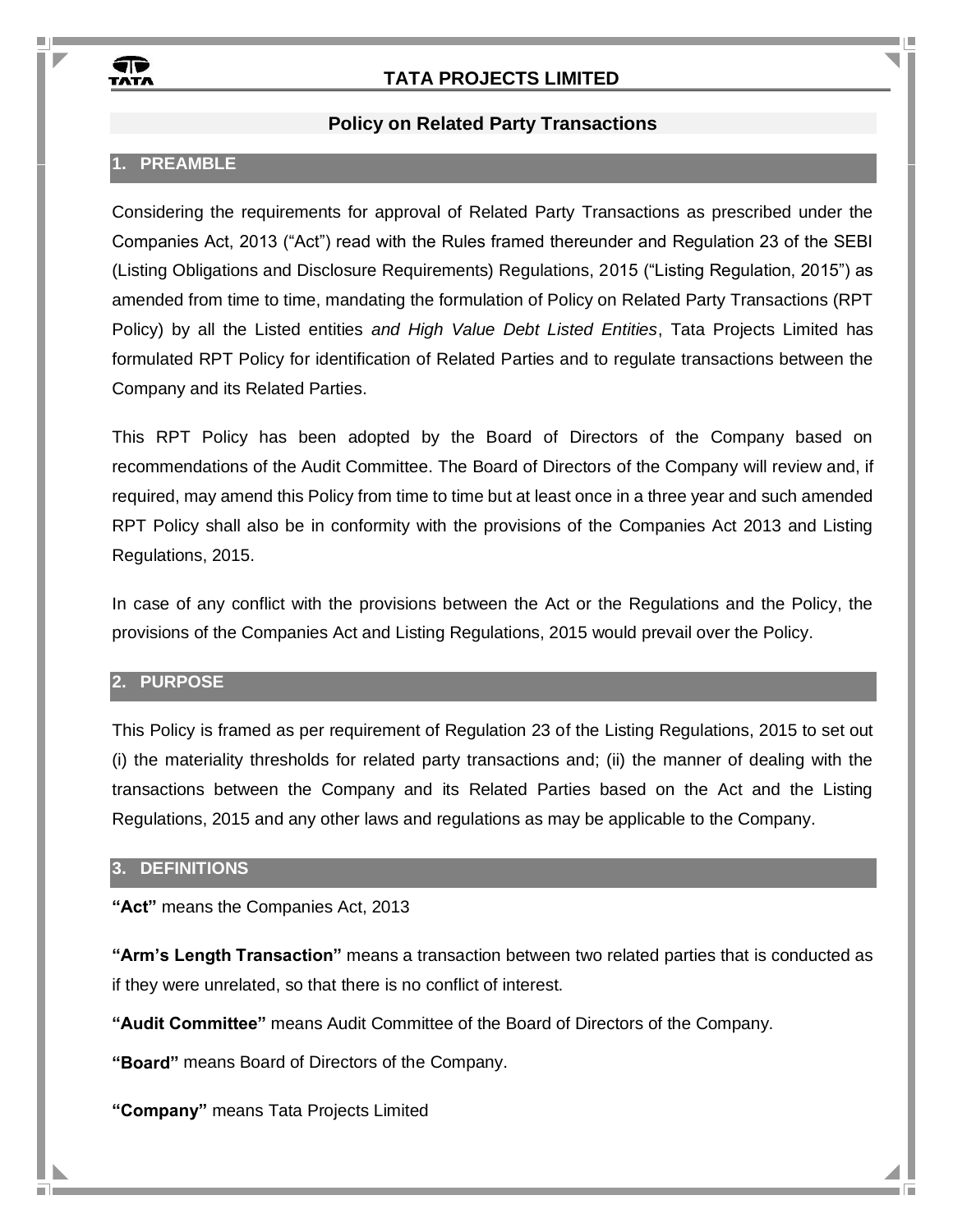

**"Key Managerial Personnel" or "KMP"** shall have the meaning as defined under Section 2(51) of the Companies Act 2013 and as amended from time to time.

**"Material Related Party Transaction"** means a transaction with a Related Party if the transaction / transactions to be entered into individually or taken together with previous transactions during a financial year, exceeds 10% (ten percent) of the annual consolidated turnover of the Company as per the last audited financial statements of the Company.

In case of payment to a Related Party for brand usage or royalty the materiality threshold will be 5% (five percent) of the annual consolidated turnover of the Company as per the last audited financial statements of the Company "

**"Ordinary course of business"** means a transactions undertaken by the Company to conduct its business operations in accordance with Memorandum & Articles of Association of the Company. The Board and Audit Committee may lay down the principles for determining ordinary course of business in accordance with the statutory requirements and other industry practices and guidelines.

**"Relative"** with reference to a Director or KMP means a person as defined in Section 2(77) of the Act and Rules framed thereunder.

**"Related Party"** means a related party as defined in Section 2(76) of the Act or under the applicable Accounting Standards.

**"Related Party Transaction"** means transfer of resources, services or obligations between a listed entity and related party, regardless of whether price is charged.

A transaction with a Related Party shall be construed to include a single transaction or a group of transactions in a contract.

**"SEBI Listing Regulations"** means SEBI (Listing Obligation and Disclosure Requirements) Regulations, 2015, as amended from time to time.

*Any other term not defined herein shall have the same meaning as defined under the Companies Act, 2013 and Listing Regulations, 2015, as amended from time to time.*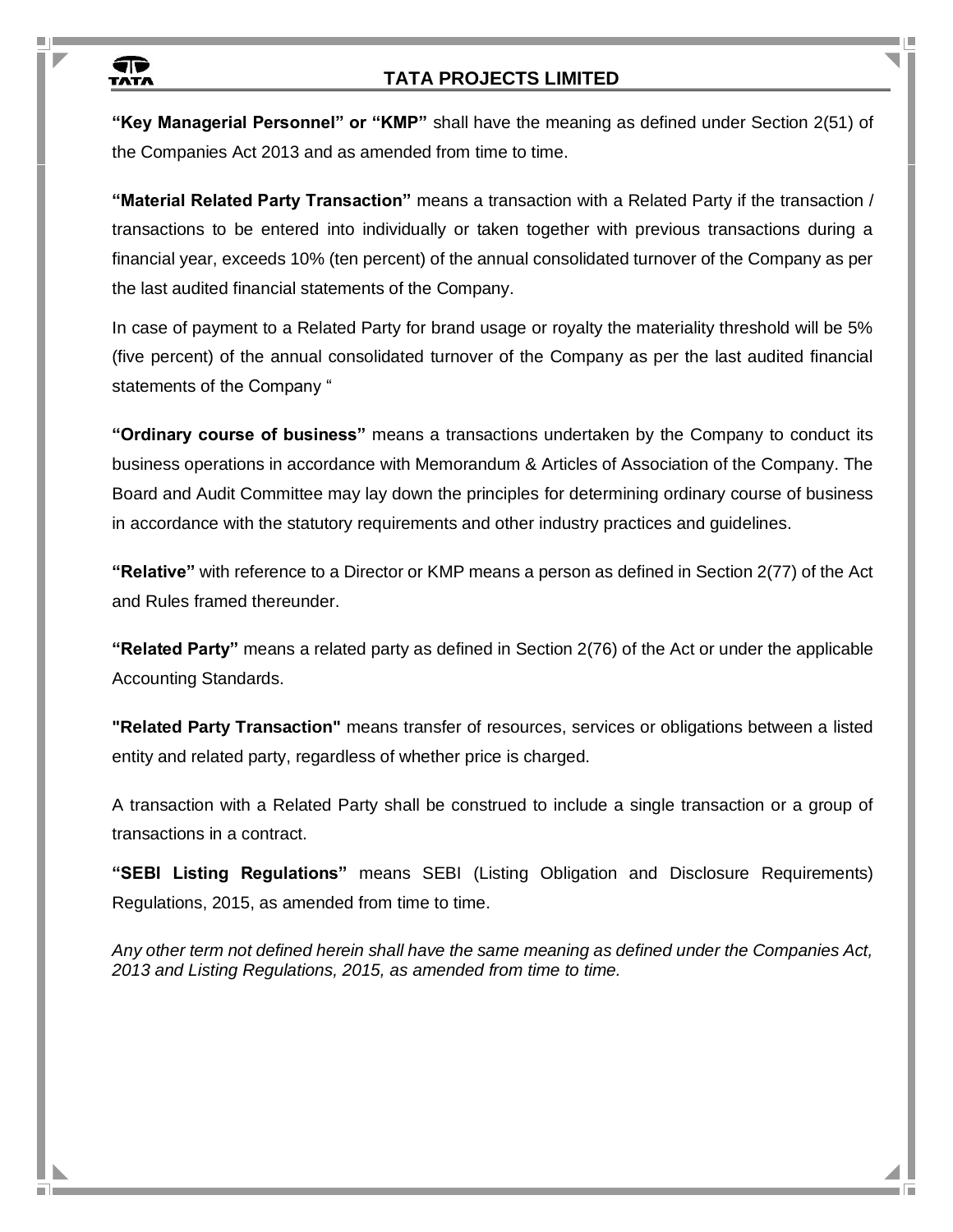

# **4. IDENTIFICATION OF POTENTIAL RELATED PARTIES AND TRANSACTIONS**

Every director and Key Managerial Personnel, as defined under Section 2(51) of the Act is responsible for providing the list of Related Parties as covered under Section 2(76) of the Companies Act as well as under applicable Accounting Standards to the Board or Audit Committee.

The Responsible Person (i.e. Company Secretary/ Chief Financial Officer) shall at all times maintain upto date database of Company's Related Parties containing the names of individuals and details of the entities, identified on the basis of the definition set forth in Definition Clause above.

Every Director and KMPs shall inform to the Company in advance of any potential Related Party Transaction, if any, involving him or her or his or her Relative, including any additional information about the transaction as may be required by the Board/ Audit Committee. The Board/Audit Committee will determine whether the transaction does, in fact, constitute a Related Party Transaction and if yes, such transaction will require compliance with this Policy.

#### **5. REVIEW AND APPROVAL OF RELATED PARTY TRANSACTIONS**

#### **5.1 Approval of the Audit Committee of the Company**

All Related Party Transactions shall require prior approval of the Audit Committee unless otherwise specifically exempted under the provisions of the Act or the Listing Regulations. Only those members of the audit committee, who are independent directors, shall approve Related Party Transactions. Any member of the Committee who has a potential interest in any Related Party Transaction shall not remain present at the meeting when such Related Party Transaction is considered.

The Audit Committee may grant omnibus approval for Related Party Transactions which are repetitive in nature and subject to such criteria/conditions as mentioned under Regulation 23(3) of the Listing Regulations, 2015 and such other conditions as it may consider necessary in line with this Policy and in the interest of the Company. Such omnibus approval shall be valid for a period not exceeding one year and shall require fresh approval after the expiry of one year.

The Audit Committee shall review, on a quarterly basis, the details of Related Party Transactions entered into by the Company pursuant to the omnibus approval.

The Audit Committee shall recommend the Related Party Transactions for approval of Board of Directors / Shareholders as per terms of this policy.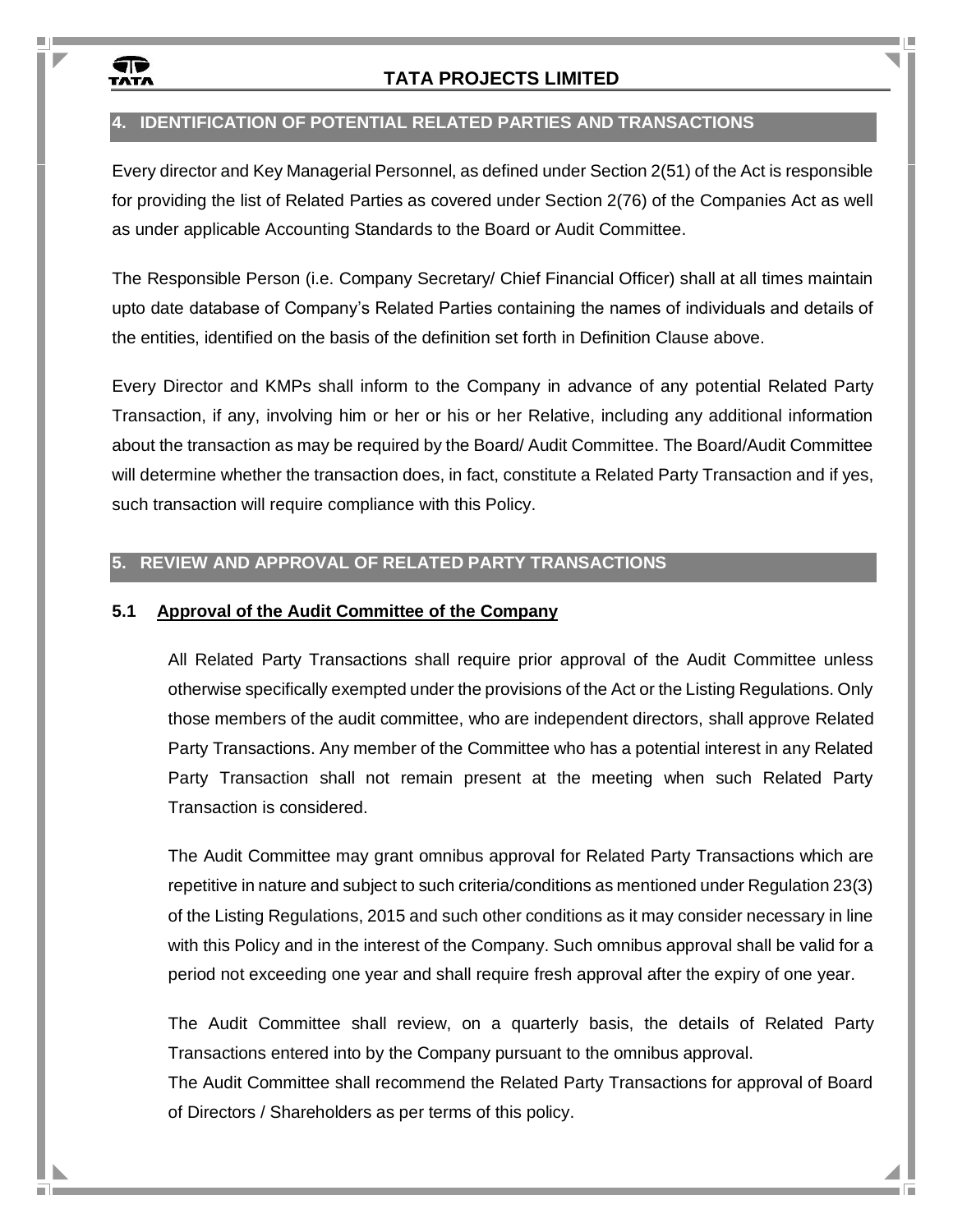#### **5.2 Approval of the Board of Directors of the Company**

¶ि<br>™^™

As per provisions of Section 188 of the Companies Act, 2013 any Contract or Arrangement with Related Party as referred in the said section which are not in the ordinary course of business or at arm's length, shall require prior approval of the Board. The following Related Party Transactions shall also be placed before the Board for its approval:

- a) Transactions in respect of which the Audit Committee is unable to determine whether or not they are in the ordinary course of business and/or at arm's length basis and decides to refer the same to the Board for approval;
- b) Transactions which are in the ordinary course of business and at arm's length basis, but which in Audit Committee's view requires Board approval.
- c) Material Related Party Transactions as well as Related Party Transactions requiring shareholders' approval under Section 188 of the Companies Act, 2013 and Rules made thereunder, which are intended to be placed before the shareholders for approval.

Where any director is interested in any Related Party Transaction, such director shall not remain present at the meeting when Related Party Transactions is considered.

#### **5.3 Approval of the Shareholders of the Company**

All the Material Related Party Transactions shall require approval of the shareholders and no related party shall vote to approve such resolutions whether the entity is a related party to the particular transaction or not. However, any Material Related Party Transactions entered into between the Company and its wholly owned subsidiary whose accounts are consolidated with the Company and placed before the shareholders at the general meeting for approval, shall not require approval of the Committee.

In addition to the above, the transactions specified under Section 188 of the Act which (a) are not at Arm's Length or not in the ordinary course of business; **AND** (b) exceed the thresholds laid down in Companies (Meetings of Board and its Powers) Rules, 2014 require approval of the Shareholders.

# **6. MECHANISM FOR DETERMINING ORDINARY COURSE OF BUSINESS AND ARM'S LENGTH BASIS**

All transactions or activities that are necessary, normal and incidental to the business of the Company and the objects of the Company permit such activity shall be deemed to be in the ordinary course of business. These may also be common practices and customs of commercial transactions with a pattern of frequency.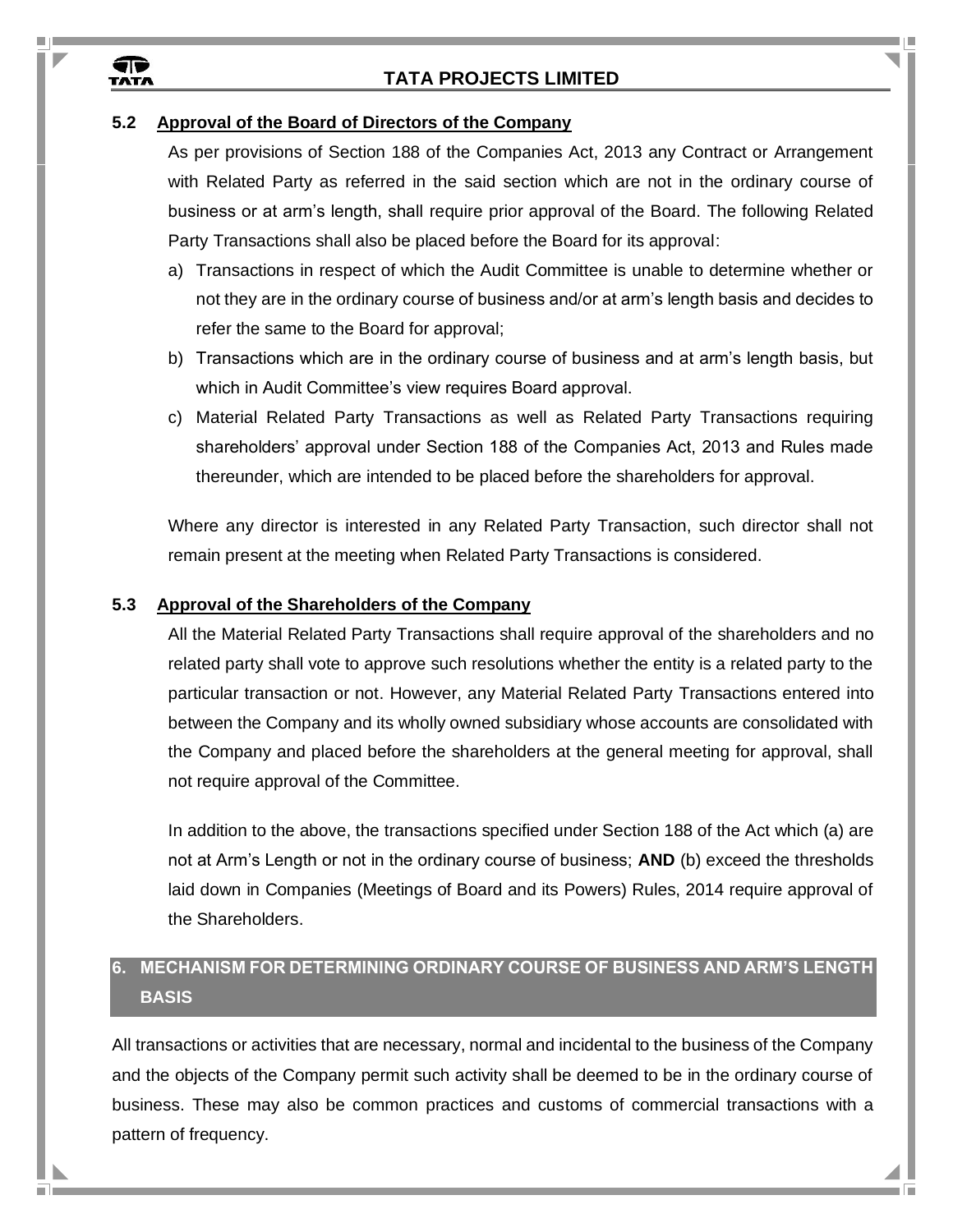# **TR**<br>TATA

# **TATA PROJECTS LIMITED**

To decide whether an activity which is carried on by the business is in the 'ordinary course of business', the following factors may be considered:

- a. Whether the activity is covered in the objects clause of the Memorandum of Association
- b. Whether the activity is in furtherance of the business
- c. Whether the activity is normal or otherwise routine for the particular business
- d. Whether the activity is repetitive/frequent
- e. Whether the income, if any, earned from such activity/transaction is treated as business income in the company's books of account
- f. Whether the transactions are common in the particular industry
- g. Whether there is any historical practice to conduct such activities
- h. The financial scale of the activity with regard to the operations of the business
- i. Revenue generated by the activity
- j. Resources committed to the activity

The above list is not exhaustive.

"Arms' length transaction" means a transaction between two Related Parties that is conducted as if they were unrelated, so that there is no conflict of interest. In this regard, the following guidelines can be used for determining the arms' length basis:

- a. whether the terms of the transaction are fair and would apply on the same basis if the transaction did not involve a Related Party;
- b. whether there are any compelling business reasons to enter into the transaction and the nature of alternative transactions, if any;
- c. whether the transaction would affect the independence of an independent director;
- d. whether the transaction poses any consequential potential reputational risk issues;
- e. whether the transaction would present a conflict of interest for any director or KMP, taking into account the size of the transaction, the overall financial position of the director/KMP or other Related Party, the direct or indirect nature of the directors', KMPs', or other Related Party's interest in the transaction and the ongoing nature of any proposed relationship.

For determining the arms' length pricing, the Transfer Pricing guidelines issued by the relevant authorities under the provisions of Income-Tax Act 1961 may be used to determine this criteria on a case to case basis.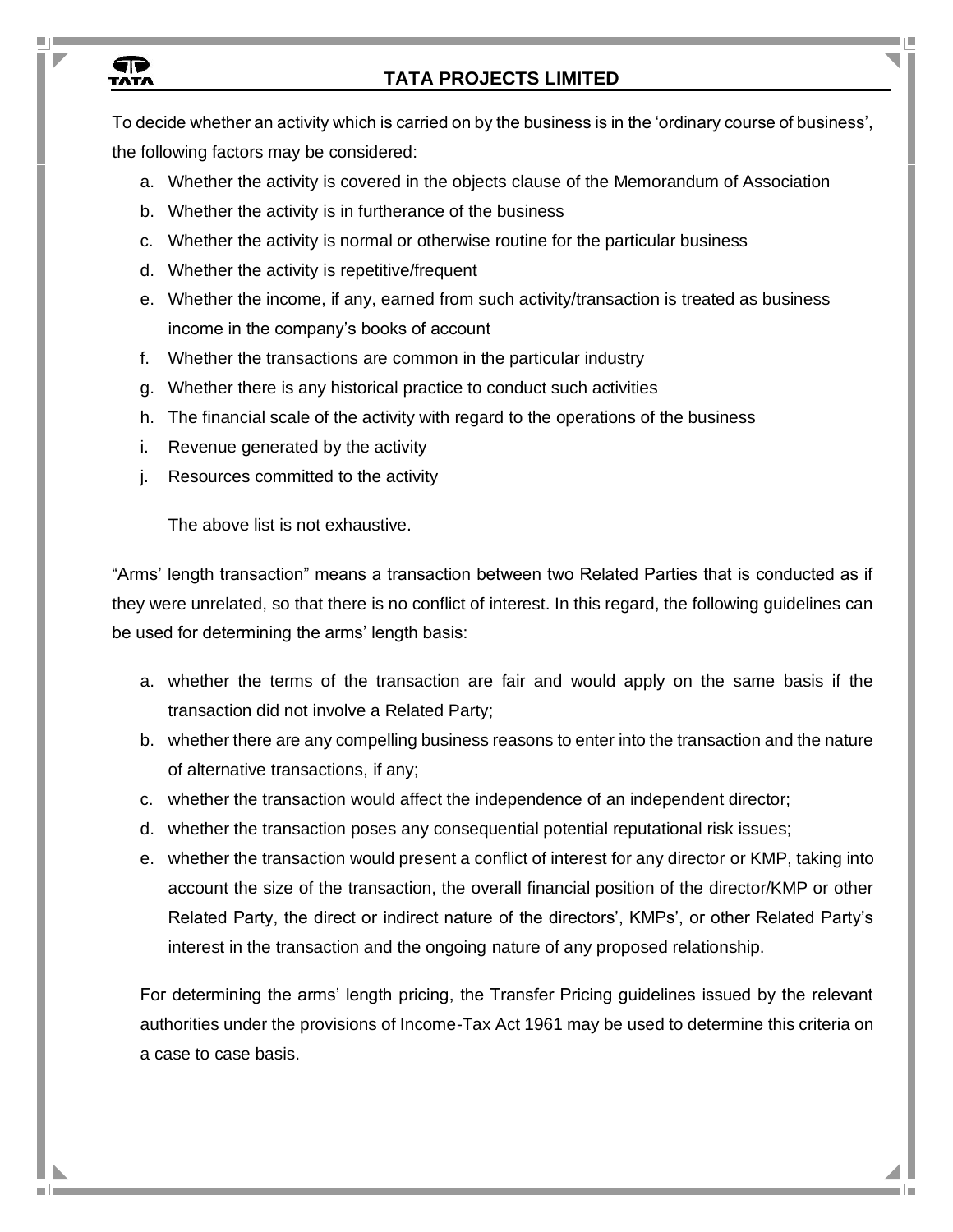

# **7. OMNIBUS APPROVAL**

#### **Criteria and the need for granting omnibus approval**

- A. The Audit Committee may, in the best interests of the Company and to ensure smooth operations, grant omnibus approval for Related Party Transactions, proposed to be entered into by the Company which are repetitive in nature and which are routine and incidental to the Business operations of the Company, subject to such criteria/conditions as it may deem fit, further taking into account the justification for omnibus approval. Such approval shall specify the following:
	- i. The name(s) of the Related Party;
	- ii. The nature of the transaction, period of transaction, maximum amount of transaction that can be entered into; and
	- iii. The indicative base price/current contract price and the formula for variation in the price, if any.
- B. The Audit Committee may specify any additional conditions for such determination, as it may deem fit.
- C. The Audit Committee may also grant omnibus approval, without the above details, for unforeseen transaction subject to a value not exceeding Rs.1 crore per transaction.
- D. Such omnibus approvals shall be valid for a maximum period of one year. The Audit Committee shall review the details of Related Party Transactions entered into by the Company pursuant to such omnibus approvals, on a quarterly basis.

#### **8. RELATED PARTY TRANSACTIONS NOT APPROVED UNDER THIS POLICY**

In the event the Company becomes aware of a Related Party Transaction that has not been approved under this Policy prior to its consummation, the matter shall be reviewed by the Audit Committee. The Audit Committee shall consider all the relevant facts and circumstances regarding the Related Party Transaction, and shall evaluate all options available to the Company, including ratification, revision or termination of the Related Party Transaction. The Audit Committee shall also examine the facts and circumstances pertaining to the failure of reporting such Related Party Transaction to the Audit Committee under this Policy and shall take any such action it deems appropriate.

In any case, where the Audit Committee determines not to ratify a Related Party Transaction that has been commenced without its approval, the Audit Committee, as appropriate, may direct